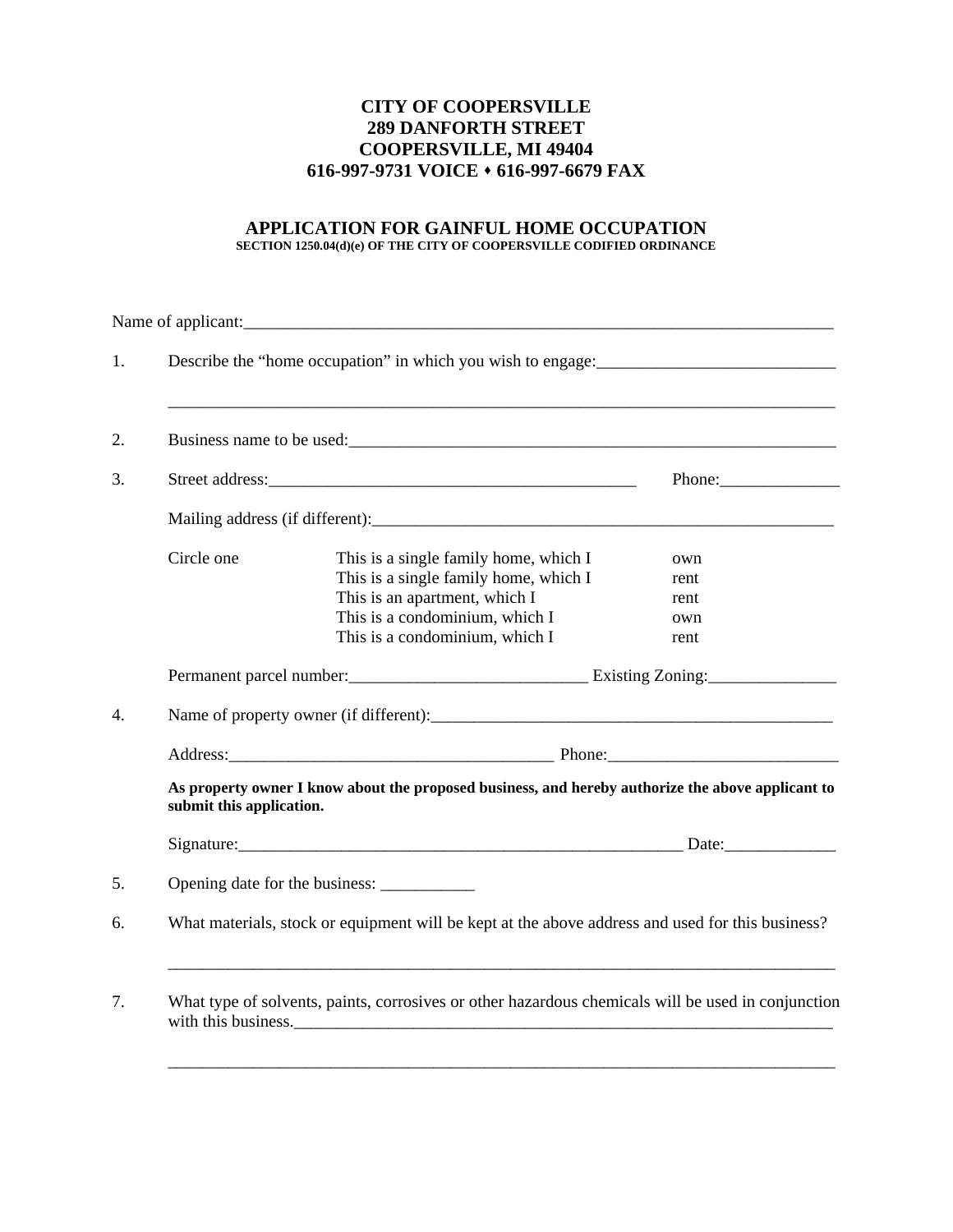| 8.  | Will any outdoor areas or covered parking areas be used for this business?<br>Yes<br>No                                                                |  |  |  |  |  |  |  |
|-----|--------------------------------------------------------------------------------------------------------------------------------------------------------|--|--|--|--|--|--|--|
|     | If yes, describe the outdoor areas or covered parking areas to be used:                                                                                |  |  |  |  |  |  |  |
| 9.  | How many members of your family or household will assist you in this business?______________________                                                   |  |  |  |  |  |  |  |
|     | Describe their services or responsibilities and hours:<br><u>Les contracts</u>                                                                         |  |  |  |  |  |  |  |
| 10. | Will a non-family member participate in this business?<br>Yes<br>No                                                                                    |  |  |  |  |  |  |  |
|     | If yes, describe his/her services, responsibilities and hours:                                                                                         |  |  |  |  |  |  |  |
| 11. | How many people will visit this site each week to deliver or collect items associated with this                                                        |  |  |  |  |  |  |  |
| 12. | Will the sale of goods or services occur at this address<br>Yes<br>N <sub>o</sub>                                                                      |  |  |  |  |  |  |  |
|     |                                                                                                                                                        |  |  |  |  |  |  |  |
| 13. |                                                                                                                                                        |  |  |  |  |  |  |  |
|     |                                                                                                                                                        |  |  |  |  |  |  |  |
|     |                                                                                                                                                        |  |  |  |  |  |  |  |
|     | Number of pickup trucks___________ Anything larger, please describe_________________________________                                                   |  |  |  |  |  |  |  |
| 14. | Where will each of these vehicles be parked during the day?______________________                                                                      |  |  |  |  |  |  |  |
| 15. |                                                                                                                                                        |  |  |  |  |  |  |  |
| 16. | Where on-site will your employee's vehicles be parked?<br><u>Letting</u> and the parked?                                                               |  |  |  |  |  |  |  |
| 17. | Will any signs be displayed to identify the location of this business?<br>Yes<br>N <sub>o</sub>                                                        |  |  |  |  |  |  |  |
| 18. | Do you understand the requirements of the Codified Ordinance Section 1250.04(d)(e), and do you<br>undertake to abide by them?<br>Yes<br>N <sub>o</sub> |  |  |  |  |  |  |  |
|     | I hereby certify under penalty of perjury that the information given herein is true and correct it the<br>best of my knowledge.                        |  |  |  |  |  |  |  |
|     |                                                                                                                                                        |  |  |  |  |  |  |  |

**<sup>(</sup>I either own this property or have the owner's permission to ask for action on this property) It is the applicant's responsibility to meet the requirements of the City Zoning Ordinance and Building Codes in all respects. Copies of the Ordinance may be obtained.**